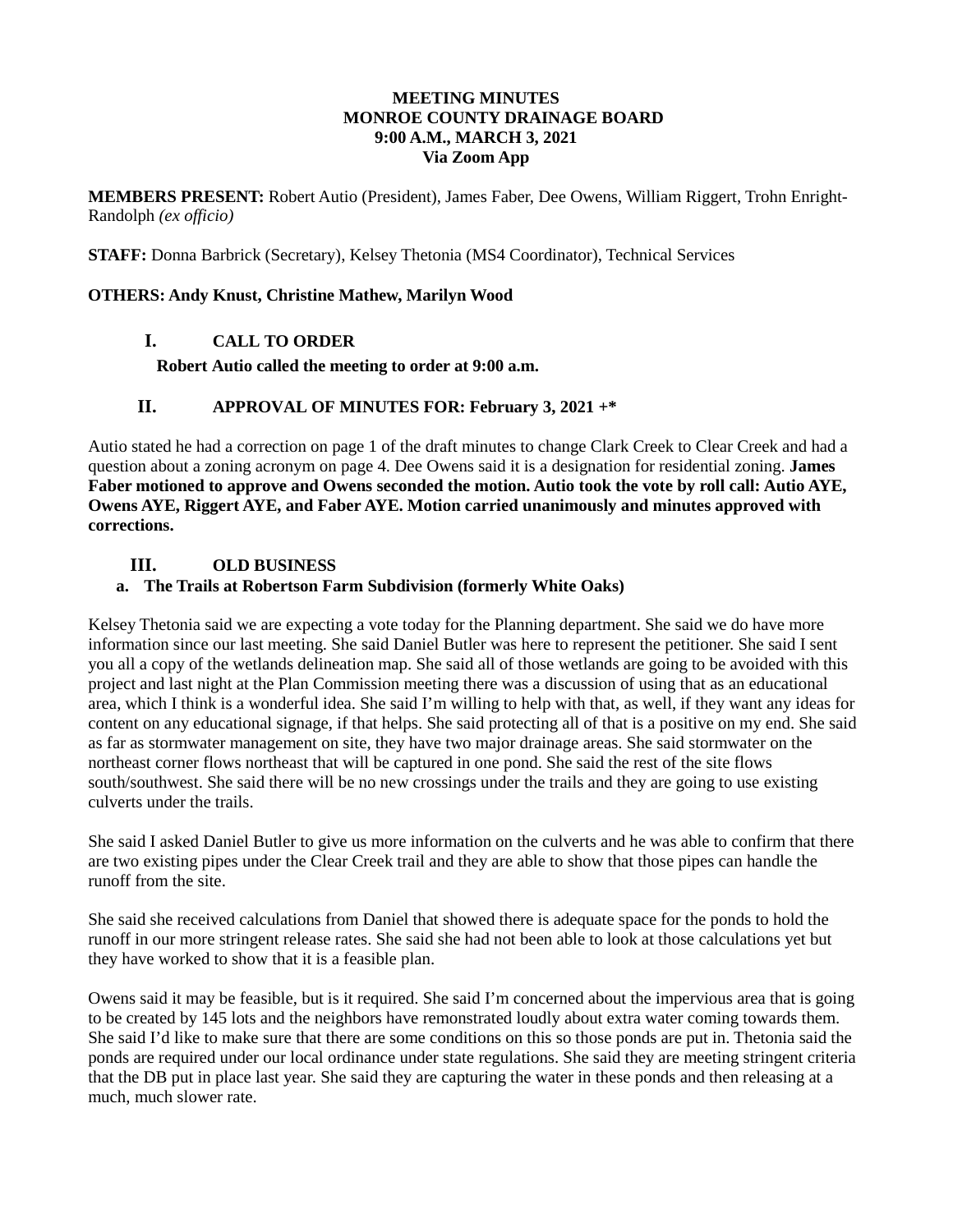Owens said I am not comfortable with passing this if the calculations are not to your liking. Thetonia displayed a set of calculations concerning pond size and cubic feet of storage that Butler had sent. She said I got these yesterday afternoon and I have not been able to go through them in detail but looking at the cubic feet of storage, it looks reasonable to me. Autio said we would like to give you the opportunity to verify the calculations and confirm that it is, in fact, reasonable.

Autio asked a question about the Plan Commission meeting. Trohn Enright-Randolph said we have a meeting in March to discuss this. He said Dee Owens is the newest member of the Plan Commission. He said I think it may be helpful to have a concise overview of this project from Planning. Autio said I was thinking something similar, Trohn. Thetonia said I was hoping for a vote today on the preliminary drainage plan.

Faber said I am concerned about the extreme density and the possibility of global warming contributing to increased rainfall coming down on this area. Thetonia said I would like to clarify that the DB is going to be looking at how they are managing the runoff from the site and managing stormwater on the site and whether it meets the requirements of the drainage ordinance. She said they are meeting the requirements and they are going above and beyond.

Trohn said I do think that we should try to keep this in a timely matter with Plan Commission. Owens said I still have the same concerns. She said I do not think we have all the information. She said we have not heard from remonstrators yet. Riggert said Kelsey has what she needs for review and for projects like this we typically delegate that to the drainage engineer. He said if we are looking at the drainage aspects, there is nothing else that we can really do. He said I don't know what other measures we can do from a drainage aspect. Owens said we can consider what is going on in the neighborhood.

Thetonia said I do not think it is a reasonable expectation to have a full drainage plan approved before the plan is approved. She said Terry reviewed this and I have reviewed this. She said I would like for us to not stray too far from what DB needs to do. Autio asked if the other DB members were able to meet in two weeks to give her an opportunity to look over the calculations.

### **William Riggert suggested a motion to continue this case until March 17, 2021 at 9:00 a.m. Faber seconded the motion. Vote by roll call: AUTIO AYE, FABER AYE, OWENS AYE, RIGGERT AYE. Motion carried unanimously**.

There was a discussion of having a presentation from the Planning side of things. Thetonia said usually if a project is presented to the Plan Commission prior to the DB you can also go to those meetings since they are open to the public.

### **IV. NEW BUSINESS**

### **a. Monroe County Public Library Southwest Branch**

Thetonia said this is the first time that DB is seeing this project. She said this is for the new library by Bachelor Middle School, on West Gordon Pike at the point of Rogers Street. She said they have already gone through the process to get a new parcel of land just south of the middle school. She said we received our first preliminary drainage report and we've had discussions already. She said Terry and I met with Bill and Andy from Bledsoe Riggert Cooper James (BRCJ) to discuss the preliminary design and the requirements for this project, since it is located in one of the critical drainage areas. She said the engineers have expressed some concerns about the release rate requirements for the critical drainage area and whether they are going to be able to meet it with the constraints on the site. She said they are concerned with the amount of space they have and they say that they are constrained because they are trying to minimize their impact on the existing wooded area, the vegetated area on the north and east sides of the site. She said there were some intentional plantings in that area and there are those who are very concerned to preserve as much as possible so that decreases the footprint of the project. She said because of that decrease in the footprint the engineers are requesting that they not be held to that critical drainage area release rate. She said I know that this is coming in on that transition period when we approved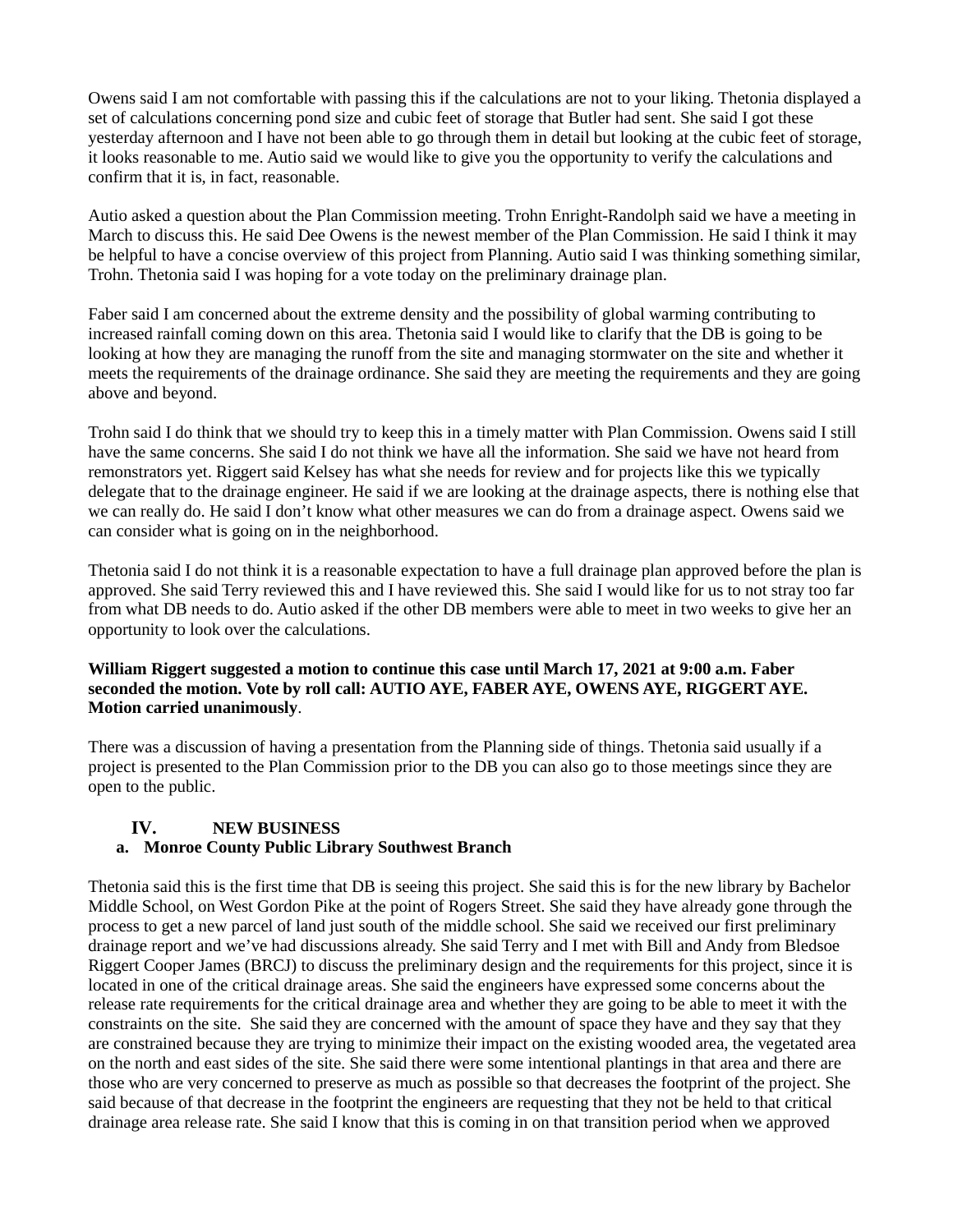these release rates last October and now these projects already starting their development are caught in the middle concerning when did we actually draw the line on requiring these release rates to be met. She said so that is the conversation I would like you all to have. She said from my point of view, I would like every project to be held to these standards because that is what we had to do to protect the Clear Creek watershed. She said we have provisions in our ordinance that state that government projects are not exempt from these requirements but I also want to be sensitive to the fact that this project already has a fixed budget because of grant funding. She said they can probably explain that better than I can but that is the preliminary information that I have.

Riggert commented that he would excuse himself for this portion of the meeting.

Andy Knust spoke about the project on behalf of BRCJ as a drainage engineer. He talked about the new drainage ordinance being relatively new guidance. He said we began the planning process nearly two years ago, before the critical watershed flow rates were adopted. He said had we known that we were supposed to be aiming for those criteria, the whole planning process might have gone differently and it feels like it is late in the game to be shifting the requirements. He said Christine Matthew is the project architect and is on the call as well.

Christine Matthew spoke. She said with regard to preservation of site, we are putting in a full garage underneath the building in order to preserve the site and also taking advantage of a sloped site condition. She said we are trying to be as responsive as possible to the existing site conditions and using them to the benefit of preservation of the site.

Knust said we have a five-acre site and the project impacts 2.7 acres of it and the remaining 2.3 acres (roughly) would remain as a wooded site. He talked about the new stormwater technical standards and there being multiple criteria in play in the new ordinance. He said in a certain way they work against each other. He said one of the goals is to preserve existing wooded area but then if we add three times more detention volume than I have already designed into the stormwater system, then I think we would be forced to put in a surface detention pond, which would take up a significant footprint. He said we would need to triple the amount of detention storage on the site to hit that and that would force us into the wooded area. He said I think we could potentially increase the underground storage but it would be challenging to meet the .4 or .5 cfs per acre. He said from reading through the new stormwater technical standards for the general county in areas that are not critical watersheds, the target flow rate is 0.9 cfs per acre for a 100-year flood event and in that scenario, we would have to substantially increase but it would be a more reasonable target. He said considering the project was started long before the critical flow rates were adopted or the new ordinance, the request is for us to meet the former guidelines from when the project was first discussed with Planning more than one year ago.

Autio said those rectangular shapes are the underground vaults. Knust said yes, that is a preliminary layout of underground detention storage units. He said those are prefabricated plastic units that are buried and surrounded by drain rock so there is quite a bit of subsurface storage in those areas. He said all of the runoff from the rooftop and the parking lot would go into that area. He said I know that Kelsey is interested in pursuing low impact development on this site and I think it is an admirable goal and there may be opportunities to replace some of the underground storage with green infrastructure without affecting the project's budget. He said the challenge is the total volume of storage that would be needed to meet cfs requirements for a critical drainage area.

Autio asked about storage under the parking garage. Knust said it is a subsurface parking garage and in that part we already have to excavate some bedrock. He said in the corner, we could do some surface detention there perhaps. He said it does not all have to be underground detention but there is not a lot to do to increase the volume of storage without cutting into the wooded area.

Trohn said this sounds like two different conversations and I am trying to separate the two. He asked is it a volume issue or a budget issue or are the standards just too high. He asked is it really a feasibility discussion. He asked are we looking at the budgetary effect of putting in more underground detention. He said is it going to change the building itself. He said there are a number of different things. He talked about bioretention. He said the DB actually implemented these standards during a project. He talked about minimal control measures and the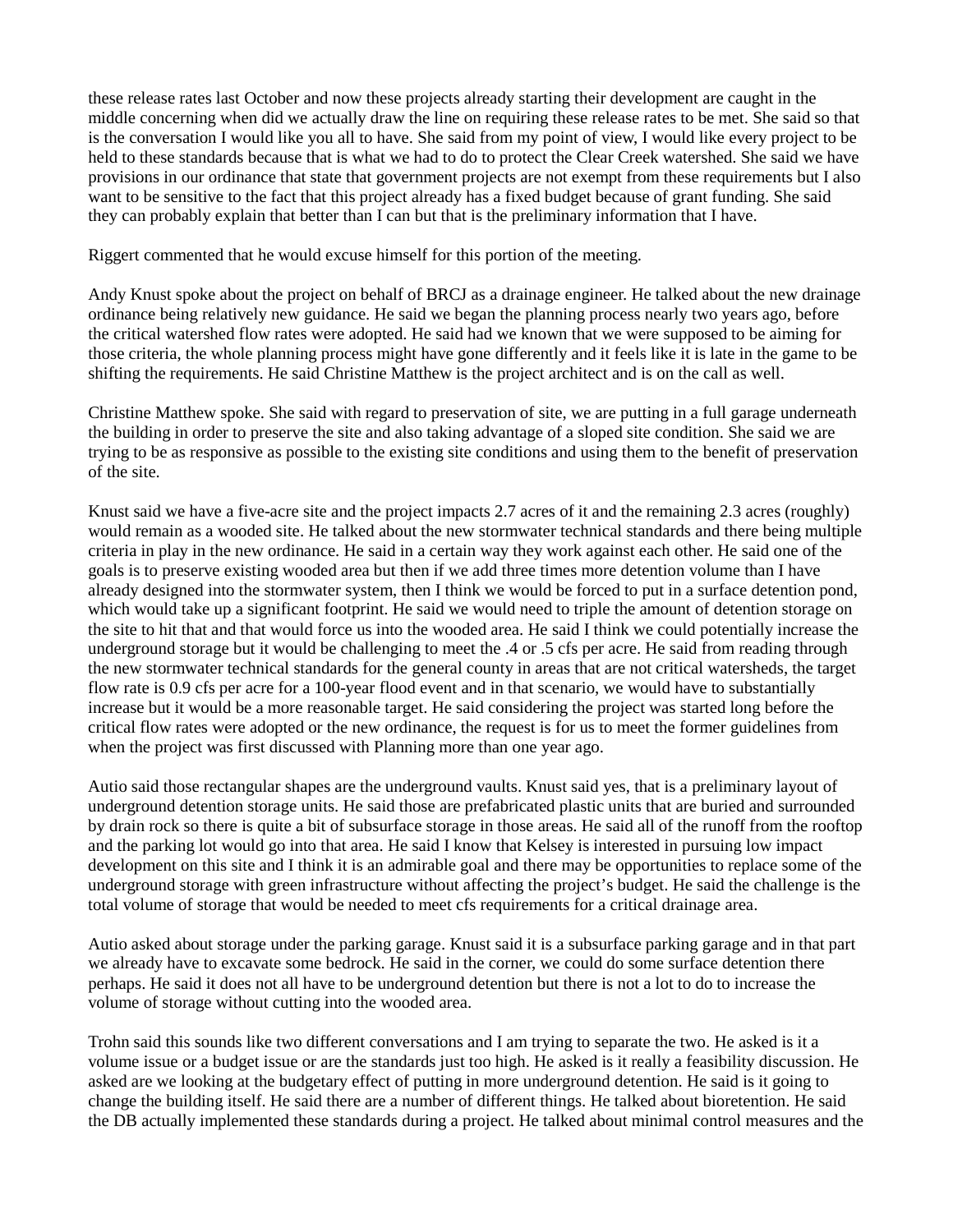county leading by example. He said as we build this site it should not have any negative impacts on the surrounding area. He asked what is a good middle ground. He said I think we need to be a little more blunt of what we can and can't do and then how the DB can then take that into consideration.

Knust said you mentioned concern about the budget or about the feasibility; I think you know there are concerns about both. He said I do not have all the information about the project budget. He said I was brought in recently to tackle the drainage design. He said I know that the project has a fixed budget and if the project needs to drastically change to meet requirements that we weren't aware of while we were in the preliminary design stages, it could sink the project. He said that is my understanding.

Trohn said I think that is the heart of our discussion here and the fact that that kicked in after that fact, after things were planned, should be considered, in my opinion.

Marilyn Wood spoke. She said a couple of years ago, when we began the discussions with county planning and with highway department and others, we were under the impression we were working with a particular set of rules and guidelines and we have already started the process of getting a bond. She said this would upset the apple cart completely.

Knust said I think it would be reasonable to meet the water quality goals and the channel protection volume goals, as stated in the stormwater technical standards. He said I think we can pretty reasonably do that and incorporate some green infrastructure and low impact development because I agree the county should be setting an example on county projects. He said however, adding the critical watershed flow rates on top of that for this particular site would be a challenge and that is where we need some relief. He said if we could design the storm detention system to either match existing site flow rate, which is the typical standard or perhaps even go a little beyond that if that is the desire of the drainage board but I think really the main issue is the flow rates. He said I think we can incorporate some elements without blowing up the project.

Autio asked about calculations. Knust said under existing conditions, in a ten year event we have got about 8 cfs coming off the site and that out to 1.6 cubic feet per acre. He said for 100 year event we've got about 15 cfs coming off the site so that's about three cubic feet per second per acre. He said so that's under existing conditions. He said with proposed underground detention in preliminary design, all the underground storage detention would reduce those peak flows to about 90 percent of what is there today coming off the site. He said this project with preliminary underground detention storage would reduce the peak flows that are coming off the presently undeveloped site. He said if you look at it on a per acre basis, that is about 1.5 cfs per acre in a 10-year event and 3 cfs per acre in a 100-year event. He said the critical watershed flow rates that I was referring to would be 0.25 cfs per acre whereas today on the existing site we have 1.5 cfs per acre. He said it is like cutting the existing flow off the undeveloped site by six times and it's about the same for 100-year event. He said at the very least we can reduce the peak flow from the project so that it is less than existing peak flows.

Thetonia said she would like to speak to the calculated release rates and those more stringent standards. She said Christopher Burke engineering, when they were helping us with our new ordinance and technical standards manual, did a countywide study using stream stats on release rates that would be appropriate for the conditions in our county and that is how they came up with 0.9 and 0.5 cubic feet per second per acre release rates. She said when the new ordinance passes that will be the standard to be held to because we have had significant issues in critical watersheds. She said we reduce those by half and Terry did his own calculations to make sure that it would be feasible for a standard project in this area. She said obviously not taking into account other factors unique to each project but those rates are similar to other release rates that other counties hold new development to. She said so that is how we came up with them. She said there is also going to be some language in the new technical standards stating that if developers want to contract out a study to see what that specific watershed can handle they are more than welcome to do that and we will incorporate that into our local standards but if they don't, then they are going to be held to the more restrictive measures. She said that is to remediate issues from past development where we have had significant issues with erosion and flooding.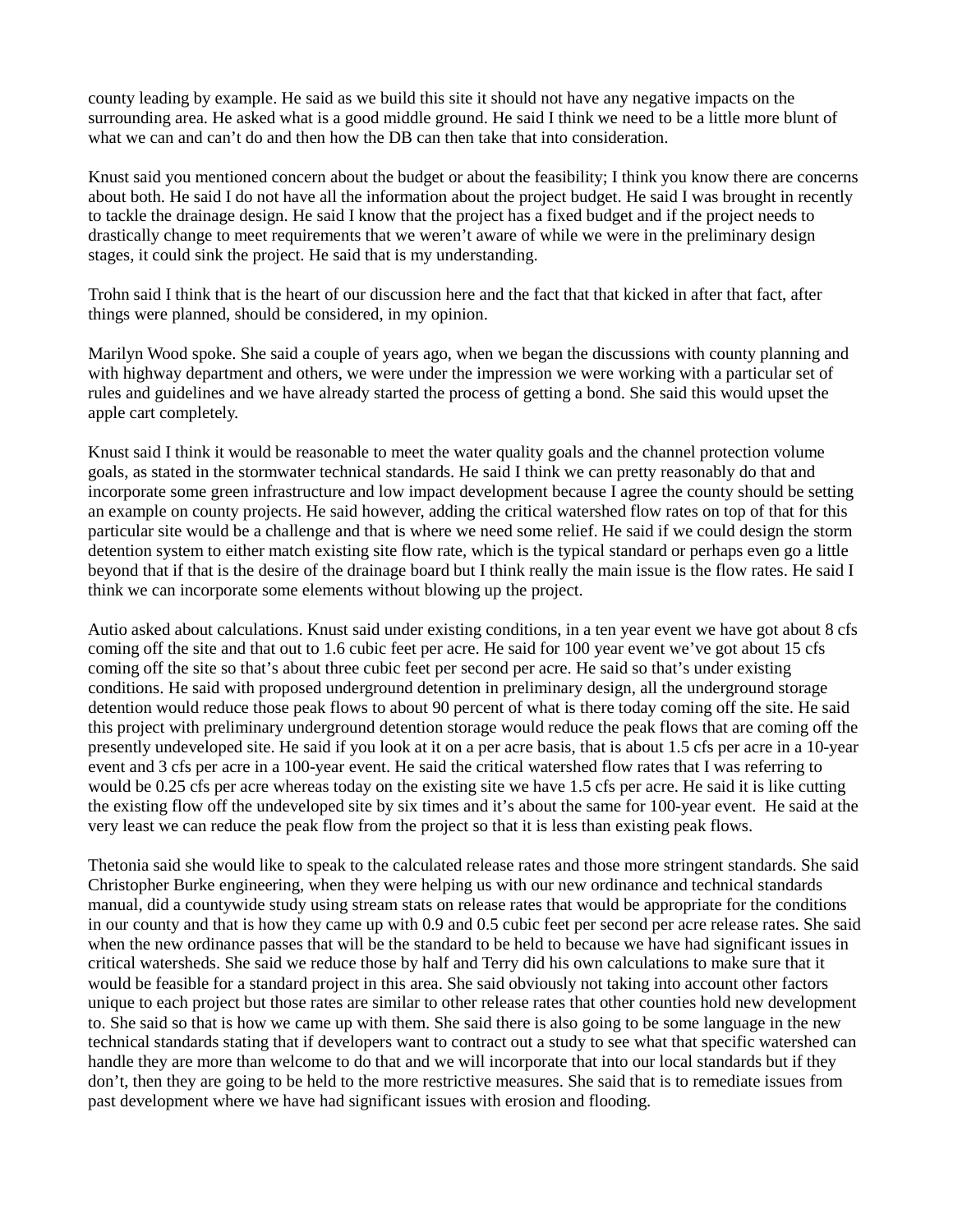Autio said I'm throwing out ideas. He said it looks like drainage on that site goes to the east. He asked about a surface water detention pond in that area. Knust said it could be possible to put something there. He said I cannot speak to the value of the trees that are to be preserved. He said I think that an arborist may have looked at the site and did an evaluation and I do not know the details of that. Autio said as you heard earlier today, DB is trying to hold another new development to the new standards and I am hesitant to provide an exception because we are trying to implement these new standards. He said I hope that maybe there is a design alternative.

Owens said as I look at the color picture that was in the packet, you can see all the housing surrounding this area and that last thing we want to do is have a problem with water in this area. She said I think the idea of having some detention area outside there might be worth the trade-off and I'd like to see also if the arborist had anything to say about that.

Faber said I think people were concerned about retaining the trees, especially the students at the school; they wanted to retain as many of those trees as possible. There was a discussion of preserving trees and where a pond might be put in. Knust talked about a wetland area that is on the property of the school district and then the flow goes into a culvert pipe near the roundabout and from there goes into the creek so any peak flows coming off this site would not impact on the adjacent housing in the immediate neighborhood. He said I can't speak to what else happens downstream with Clear Creek. Autio mentioned a drainage easement. Thetonia said that was discussed previously and I think it is still on the table, not just capturing runoff from this project but also from the middle school. She said there is a private sanitary sewer main that goes from the roundabout directly up to the school. She said that would be very restrictive.

Autio said obviously we hope you exceed the standards but given the constraints of the project if you can make it better then I think I would be more comfortable. He said he would be willing to talk to the library board about Drainage Board's concerns. Knust said the point I'd like to make again is that we started planning for the project before any of the current standards were in effect so I feel like that should at least buy us some grace if not, you know, a complete waiver from the new standards.

Trohn said I just wanted to add that I do believe that we should give that consideration but we should strive to achieve the best that we can. Trohn said it is a tricky spot to be in and it's one of the times I'm actually happy that I am a non-voting DB member. He said I would like to move it forward to our next meeting so that maybe they could adjust something and present it back to us as far as some of the solutions you were alluding to. He said I am curious how Andy or Marilyn would respond to that.

Marilyn Wood said we are moving forward with our bond request that is based on our current funding model and we have been carefully choreographing the design and the bond to hit at a point in time when it doesn't affect the tax rate. She said if we do not stay on track then we cannot do that and so the tax rate and all of our funding will be seriously impacted. She said this is actually a huge deal for us.

Thetonia said I want to reiterate that we are not required to vote on this today; this is the preliminary presentation of the project and we haven't received a preliminary drainage report yet, just the conceptual design. She said we still have time to see this develop before the DB needs to make a decision. Owens said I appreciate Bob's suggestions to find alternatives. She said I understand it feels like the rules have changed and the rug is yanked a little bit. She said you have to draw a line somewhere, though, for the entire area and so it needs to be balanced and since there are other potential options, then I think we should examine all of those.

Christine Mathew talked about the site being chosen because it is next to Batchelor Middle School and can serve not only the entire southwest county population but in particular the middle school children for after school programs. She said the site seemed to work very well from the standpoint of those needs. She said it was not until into the initial phases of this project that we discovered that there as going to be a roundabout put in. She said we responded by changing the design and relocating the building further east and then many of you may have seen letters to the editor in the paper on the issue of the trees and we again redid the entire design to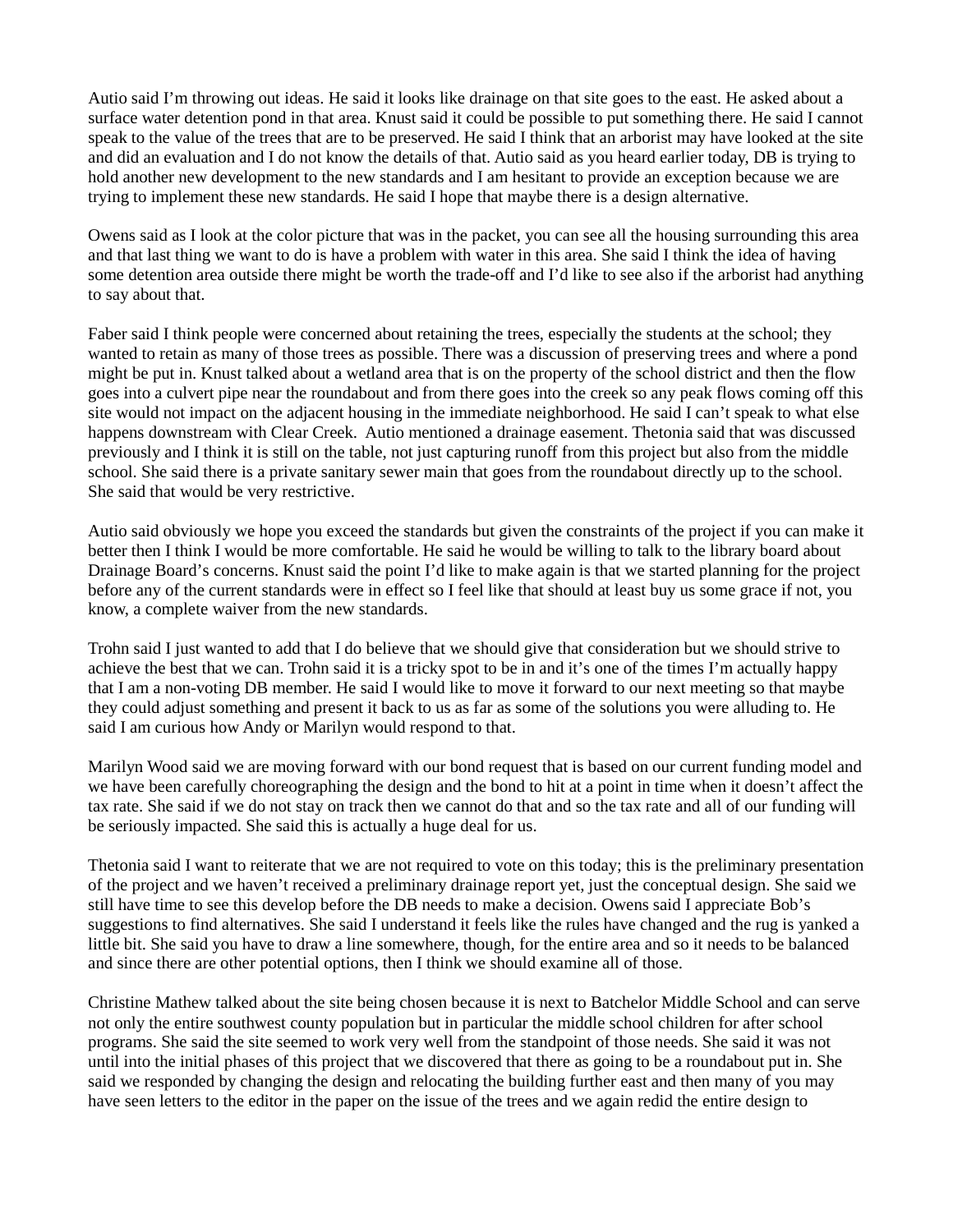accommodate those conditions. She said this community project is so important for the Monroe County community that has been underserved for a long time.

Autio said thank you, Christine. He said I think we all understand the important of this project and its critical nature. He said the importance of this community asset could be one of the reasons why we may choose a variance of these new standards. He said Andy, if you and Bill could come back with the preliminary design so that we could have something to vote on in the next meeting I think that would be a good way to move forward.

There was a discussion of continuing the discussion on March  $17<sup>th</sup>$ .

### **b. John and Amy Pullman Project**

Thetonia said I wanted to quickly present this so that DB is aware of it. She talked about Carmola Drive lacking adequate stormwater infrastructure. She showed the existing site and talked about its detention pond. She said this detention pond was designed to existing drainage ordinance standards which allow the water to leave the pond very quickly. She said the pond has a 24-inch outlet pipe. She said the pond is sending a lot of stormwater out. She said we cannot require the developer to go back and change the existing pond without assuming some kind of liability for it. She said that is why Terry decided not to do anything with it. She said the most we can do is require them to make sure it is functioning as designed. She said the water leaves the outfall structure here, flows across the southern portion of this parcel and then sheet flows into this pasture. She said the second part of this discussion is Carmola Drive itself and how to handle the storm sewer so it will play nicely with the discharge leaving this pond so that we are not causing any inappropriate burden to this property owner and that we are handling this in a non-erosive and non-intrusive way. She said there is also a lot of water coming from the north and into the back of the one parcel. She said the homeowners have been communicating with Terry and he said he would make sure that this is all considered with the design of the new road. She said we have been communicating with the homeowners so I wanted to make sure that this is on the record and that you are all aware of the existing issues. Owens said this sounds good, Kelsey, and is a good example of what we have been talking about and why we have to be really careful about what we approve because how it plays out in the future when it becomes the county's responsibility is a really big issue.

Autio asked if the stormwater pipe would go north and south. Thetonia said it is not fully designed yet. She said anything on private property would require a drainage easement, obviously. Riggert asked when we do our new road projects in the county is the county going to observe the new stormwater management requirements that we have agreed upon and everyone else is living up to. Thetonia said that is the goal. She said I have that on my mind and I am ready to implement that as best as I can. Riggert asked about whether a pond was built according to the design. Thetonia said I have not looked at the plans myself. She said I would contact the HOA to give them a notice about maintenance items. She said I could also go in the planning department to see what we have on the outlet structure design. There was a discussion about whether the outlet was fully constructed as designed.

Trohn spoke about bringing in a stormwater inspector which could help with matters like this. Autio spoke about the possibility of the county having to purchase property to create a detention pond. Thetonia said I will work with the engineers on this. She said it is something I am definitely interested in, making sure that the county is compliant.

## **V. PUBLIC COMMENT**

James Faber talked about a drainage problem at Arlington Road and Maple Grove Road. He said property owners were trying to clear out a ditch recently. He also talked about having agenda and minutes sent out in a different manner. Thetonia talked about using DropBox as a method to share files.

# **VI. CONTINUING THE MEETING**